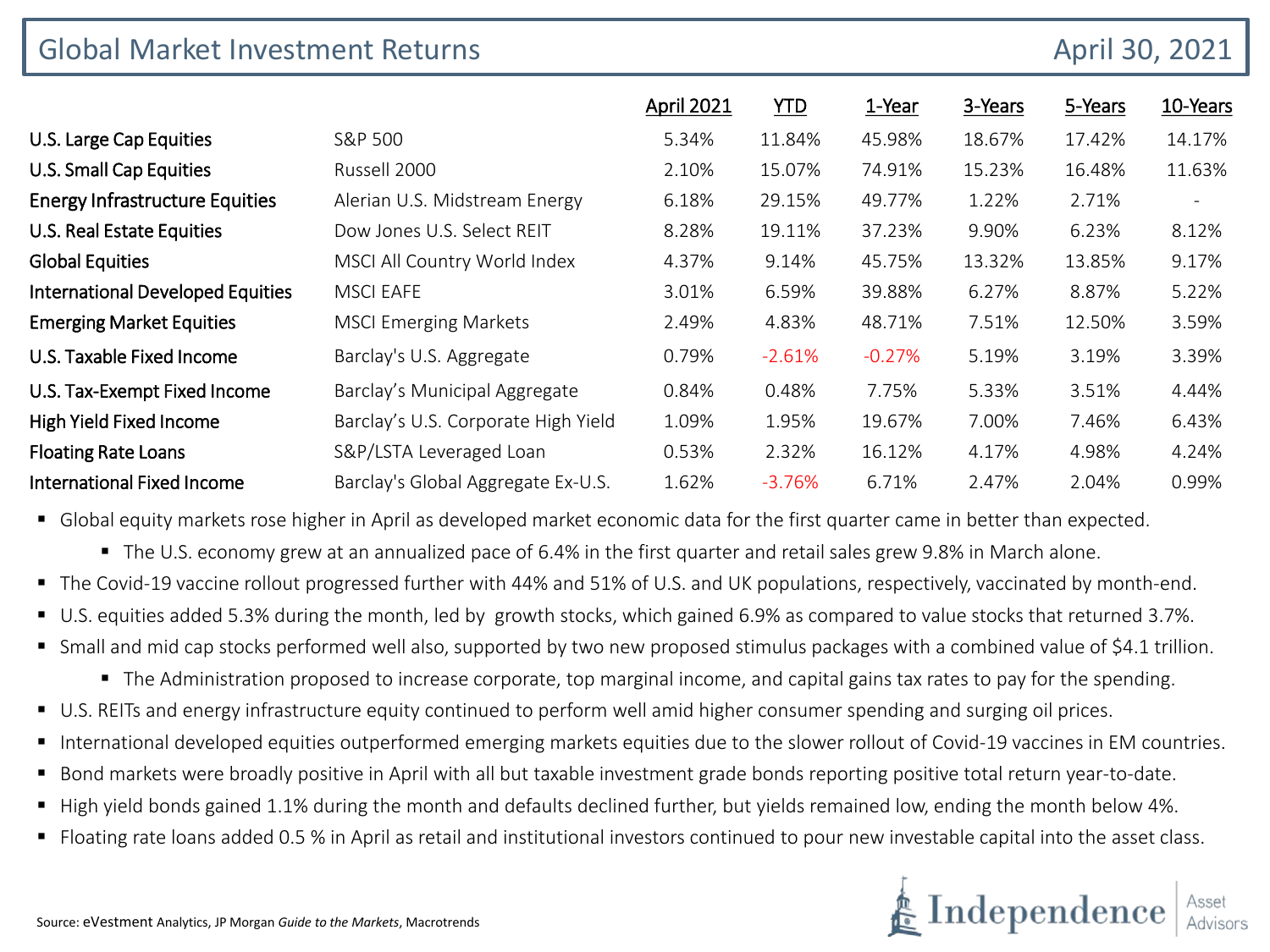### Economic Update

- The U.S. dollar declined 2.2% against the Canadian dollar in April.
- The Canadian dollar's strengthening was attributable to the Bank of Canada signaling it may start raising interest rates ahead of the Fed.
	- Canada has hiked interest rates ahead of the Fed twice before, once in 2002 and again in 2010.
	- It reversed the tightening in both cases before a new rate-hike cycle began.
- The central bank strongly upgraded its forecast for economic growth and suggested if could begin raising rates in late 2022.
- The Bank of Canada became the first major central bank to scale back its stimulative measures by tapering its bond purchasing program.



| <b>Date Range</b> | <b>USD to CAD</b> | $+/-$    | <b>\$USD 1,000,000</b>      | <b>CAD Profile</b>                   |                            |  |  |
|-------------------|-------------------|----------|-----------------------------|--------------------------------------|----------------------------|--|--|
| YTD.              | 1.2754-1.2294     | $-3.6%$  | −<br><b>\$CAD 1,229,492</b> | 2.2% (March 2021)<br>*Inflation Rate |                            |  |  |
| 1-Year            | 1.3909-1.2294     | $-11.6%$ | @ 1.22949                   | Interest Rate                        | $0.25\%$ (4/21/2021)       |  |  |
| 3-Years           | 1.2817-1.2294     | $-4.1%$  | (4/30/2021)                 | Information                          | http://www.bankofcanada.ca |  |  |
|                   |                   |          |                             |                                      |                            |  |  |

\*Total CPI Inflation

Sources: xe.com, Statistics Canada, bankofcanada.com, Reuters

 $1$  Organization for Economic Co-operation and Development

Independence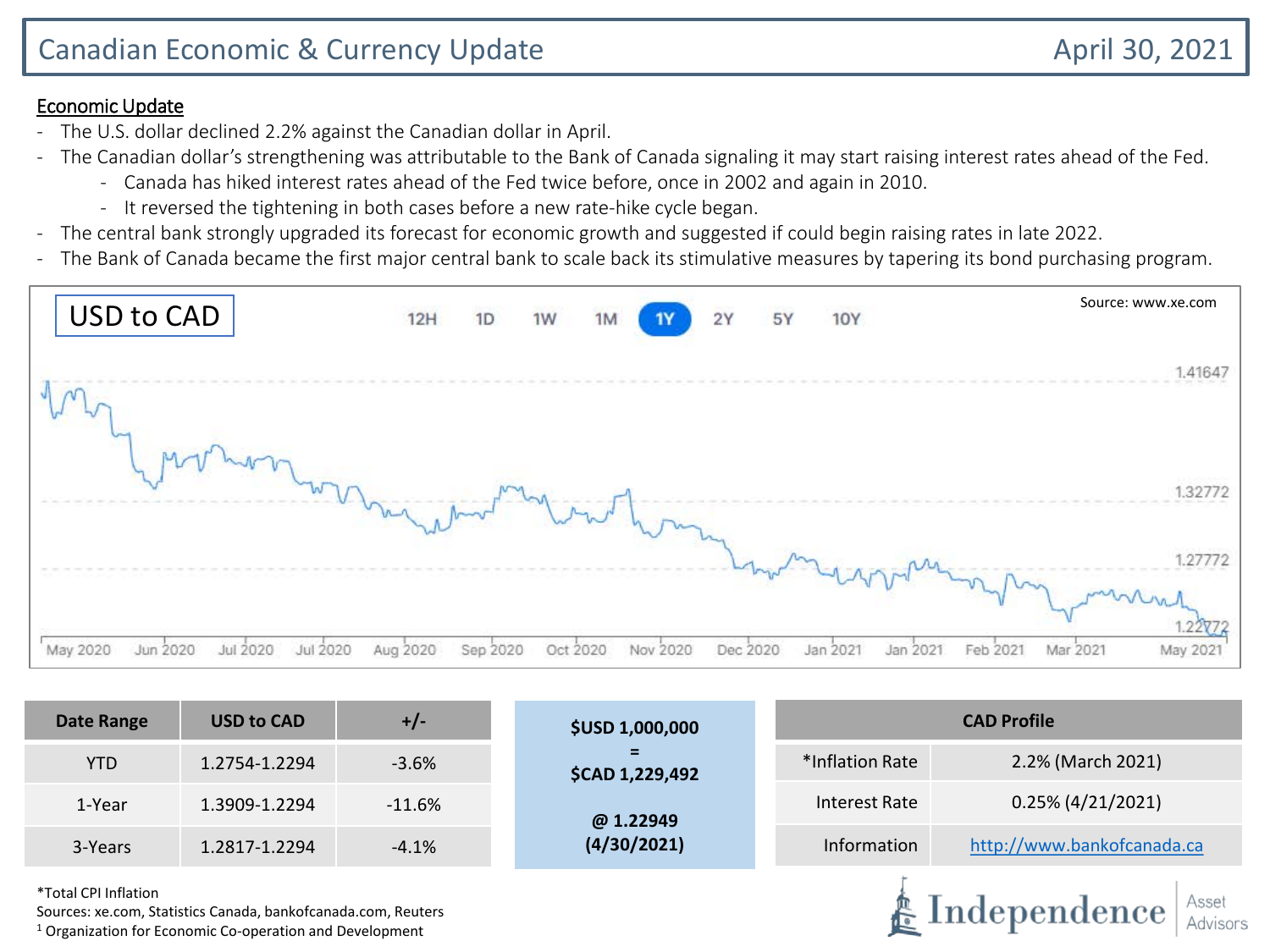## Copper Price History & Outlook April 30, 2021

The larger chart below shows the historical daily COMEX copper price, which is displayed in U.S. dollars per pound. The chart provides 20 years of price history as well as past recessions. The embedded chart provides a zoomed-in image of the 2021 calendar year copper price movement.

Copper prices were up \$0.95 per pound year-to-date, or 27.0%. Since the \$2.10 low point on March 23, 2020, prices have risen \$2.37 per pound, or 112.9%.

#### The price of copper was \$4.47 per barrel as of April 30, 2021.



### Copper Price Outlook

Copper prices moved steadily higher in April, aside from a brief dip during the first part of the month.

The April mini-rally was attributable to Chile's output falling for the tenth consecutive month in March, which coincided with higher global demand for the metal.

According to strategists at Bank of America Global Research, the growing demand for copper is paving the way for a spike in prices just as the global economic recovery begins.

The strategists note that "Inventories, measured in metric tons, now stand at levels seen 15 years ago, implying that stocks cover just 3.3 weeks of demand."

BofA's researchers are now suggesting prices could jump to \$5.89 per pound in the coming months and are forecasting copper market deficits and additional declines in inventory this year and in 2022.